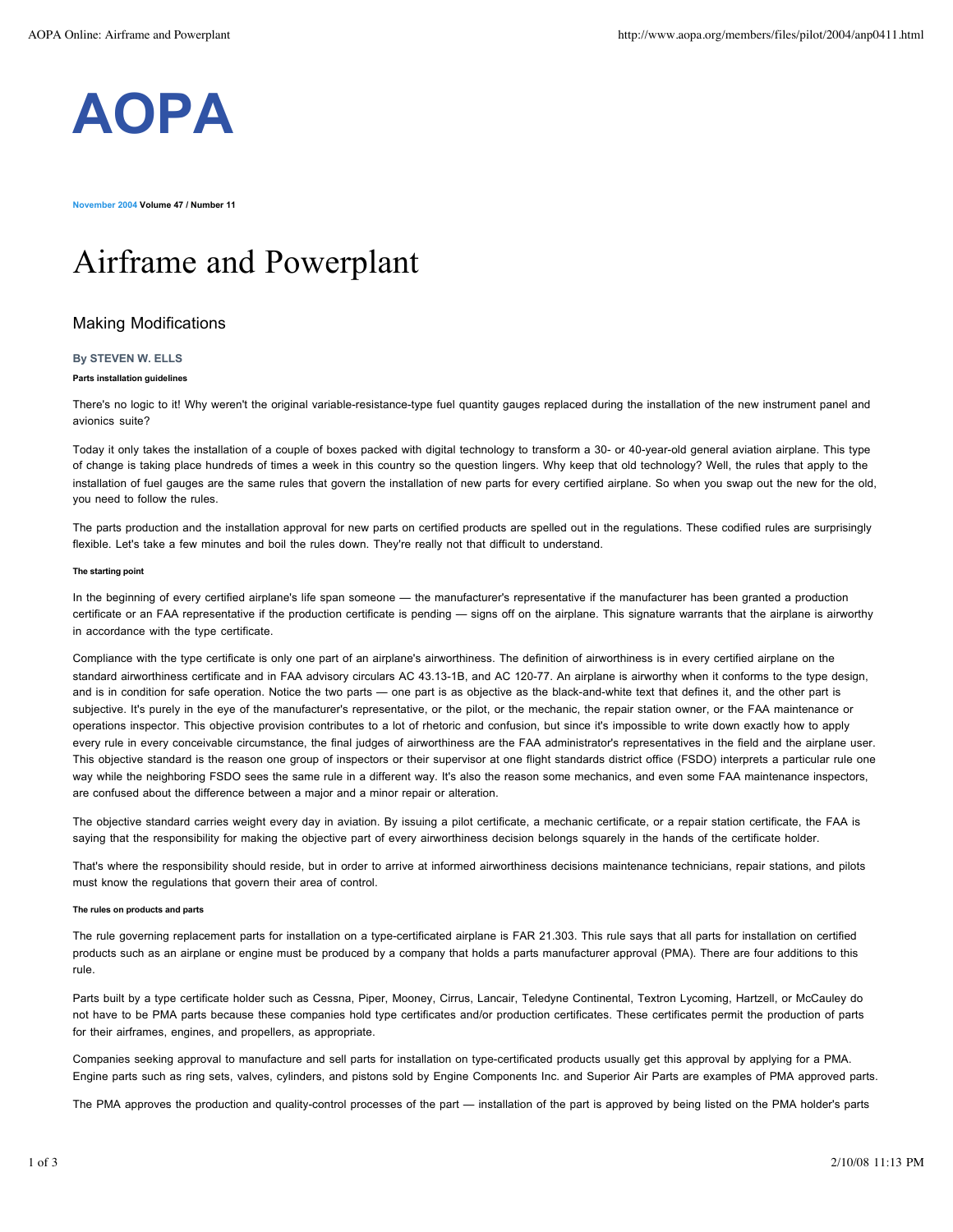eligibility list. An exhaust valve may be FAA PMA approved, but it's not legal to install that valve on an owner's engine unless the valve is listed with the appropriate engine make and model in the parts eligibility list.

Another addition to the PMA rule is standard parts. Parts such as bolts, nuts, washers, and safety wire that are built to a published specification such as National Aerospace Standards (NAS), Air Force-Navy Aeronautical Standards (AN), Society of Automotive Engineers (SAE), or Military Standards (MS) are defined as standard parts. This definition has recently been expanded to include discrete electrical and electronic component parts such as resistors, capacitors, diodes, and transistors. A paper trail certifying that standard parts comply with the appropriate specifications is supplied by the seller in the form of a certificate of compliance.

Standard parts may be installed in place of identical standard parts. If the standard part - the stainless-steel screws that many owners install in place of carbon-steel screws to improve the appearance of their airplane — does not come with a certificate of compliance listing the published specification standard, then the legality of the installation is open for debate.

There's one clarifying condition. If a part has a specified life limit in operating time or cycles, then by definition it is no longer a standard part.

#### **TSOs**

The next application is parts built to a technical standard order, or TSO. TSOs are minimum standards for the design and production of common parts and accessories. Altimeters, compasses, instruments, tires, seat belt assemblies, autopilots, aircraft-covering fabric, wheels, and many avionics are examples of TSO-approved items.

In some cases equipment built to a TSO may be used to replace like equipment such as replacing one altimeter with a similar altimeter. This is an approved installation provided that all the airplane-specific markings in the type certificate and owner's manual or pilot's operating handbook, such as airspeed range markings on airspeed meters and caution range and redline markings on tachometers and manifold pressure gauges, for example, are in place and correct.

But a TSO approval for a part is not an across-the-board approval to install all TSOed parts in all airplanes. Often, using TSO-approved parts requires an additional approval for the installation of the part, especially if the part was not part of an aircraft's original type-certificated design. For example, the TSOed fuel quantity gauges built by Rochester that were part of the original design of many Beechcraft airplanes would not be legal to install in a Cesna airplane in place of the Stewart Warner engine instruments on the Cessna TC without an installation approval.

The fact that most avionics are approved to replace like equipment under the TSO rule can be misleading. While this rule is easy to understand as it applies to compasses, seat belts, and instruments, all except the simplest avionics installations usually qualify as major alterations. So this article will be restricted to parts other than avionics.

All TSO-approved equipment must have an identification plate with the name and address of the manufacturer, the name, type, part number, or model designation of the article, and the serial number or date of manufacture, or both.

## **STCs**

When a product alters an airplane enough for the change to be considered a major change in the type design, but not enough to require a new type certificate, the change is accomplished under the provisions of a supplemental type certificate, or STC. STCs include both parts and equipment approvals and installation approvals. There are a number of steps for STCed installations — ensure that the STC is approved for the airplane or engine make and model, complete the installation or modification in accordance with the step-by-step instructions, put the flight manual supplement and the instructions for continued airworthiness (ICA) that are supplied by the STC holder in the permanent aircraft records, amend the aircraft weight and balance record to account for the STC installation, enter the modification or installation on an FAA Form 337, get an airframe and powerplant technician with inspection authorization to sign off the 337, give one copy of the 337 to the owner, and send a copy to the local FSDO — but they're cut-and-dried.

Most popular modifications fall under the STC category. Vortex generators, engine and propeller upgrades, STOL (short takeoff and landing) kits, strobe lighting kits, engine analyzers, and wheel and brake upgrades are examples of typical modifications that are approved by the STC process.

#### **Owner-produced parts**

This sounds a little strange but it's true — owner-produced parts are acceptable replacement parts — provided they conform to FAA-approved data and are installed only on the owner's airplane. These parts may not be manufactured to sell.

According to a rules interpretation, the owner must control or participate in at least one of the following functions for the part to be considered owner-made. He must a) provide the manufacturer with the design or performance data to make the part; b) provide the manufacturer with the materials to make the part; c) provide the manufacturer with fabrication processes or assembly methods to make the part; d) provide the quality-control procedures to make the part; or e) personally supervise the manufacture of the part. The owner can hire someone, even his mechanic, to manufacture the part if he fulfills the conditions mentioned in the previous paragraph.

In order to get the appropriate data for the part the owner may petition the appropriate aircraft certification office under the Freedom of Information Act to release data related to the design of the part, or the owner may reverse engineer the part and have that data approved through the field approval process. Fabrication of really complicated parts may need data generated by an FAA-designated engineering representative (DER) and may need to be approved by an FAA representative.

The maintenance technician who is signing off the installation of an owner-made part is responsible for determining the airworthiness of that part. This determination is based, again, on the approving mechanic's objective opinion of how the appropriate regulations apply.